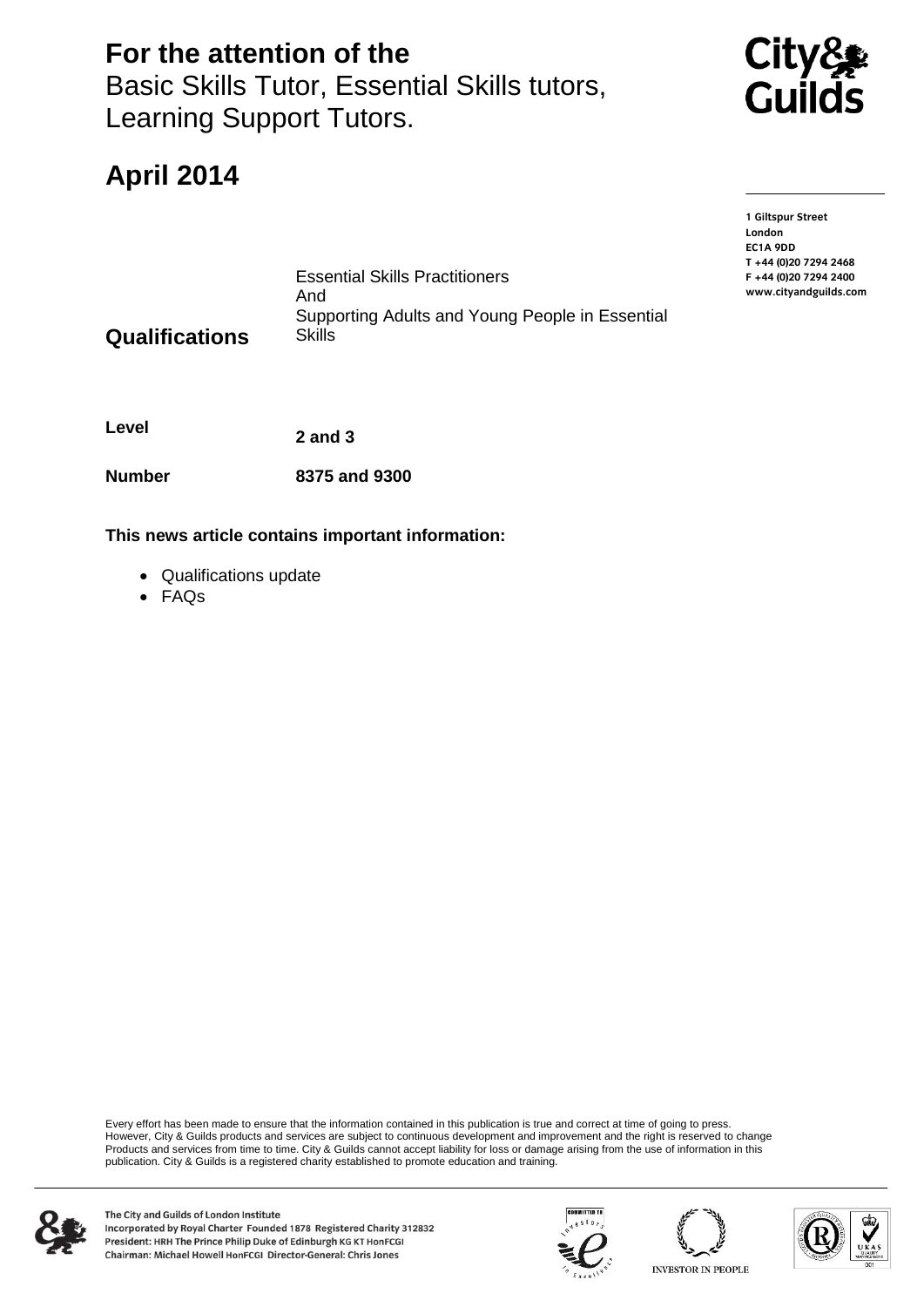# **Qualification News continued**

## **Level 3 Certificate for Essential Skills Practitioners (8375)**

The qualification suite contains:

One mandatory unit

• Adults and young people as Essential skills learners (4 credits)

and three optional pathways:

- Numeracy (14 credits)
- Literacy (14 credits)
- ESOL (14 credits).

Each pathway contains three units covering assessment, planning and delivery.

Supporting documentation for Essential Skills Practitioners is available at [http://www.cityandguilds.com/courses-and-qualifications/learning/learning](http://www.cityandguilds.com/courses-and-qualifications/learning/learning-support/8375-essential-skills-practitioners/level-3)[support/8375-essential-skills-practitioners/level-3](http://www.cityandguilds.com/courses-and-qualifications/learning/learning-support/8375-essential-skills-practitioners/level-3)

This qualification is approved for registrations until 31/12/2015. Our intention is to review the qualification and apply for an extension. If you have any comments to inform our review please pass them to your Qualification Consultant.

### **Level 2 Award in Supporting Adults and Young People in Essential Skills (9300)**

The qualification suite contains:

Two mandatory units

- Engaging adults and young people as Essential skills learners (2 credits)
- Supporting adults and young people in essential skills learning support in the learning environment (2 credits)

and three optional units:

- Supporting numeracy learners (3 credits)
- Supporting literacy learners (3 credits)
- Supporting ESOL learners (3 credits).

Supporting documentation for Supporting Adults and Young People in Essential Skills is available at [http://www.cityandguilds.com/courses-and-qualifications/learning/learning-](http://www.cityandguilds.com/courses-and-qualifications/learning/learning-support/9300-supporting-adults-and-young-people-in-essential-skills/level-2)**Level 3 Certificate for Essential Skills Practitioners (8375)**<br>
The qualification suite contains:<br>
One mandatory unit<br>
• Adults and young prople as Essential skills learners (4 credits)<br>
• However, yield and contains and

City&<br>Cuilds